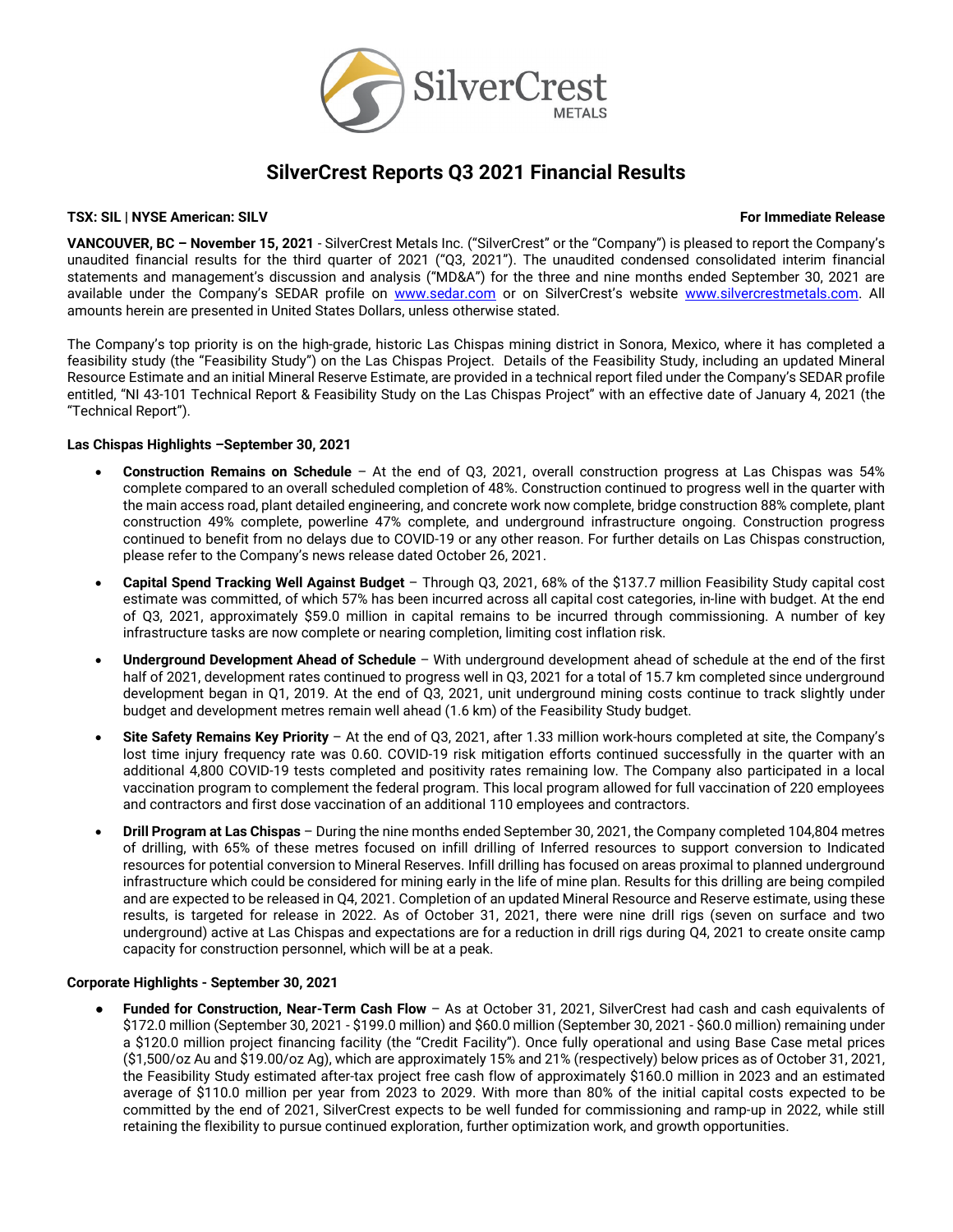- **Equity Grants** During the nine months ended September 30, 2021, the Company granted 908,500 stock options to officers, employees, and contractors with exercise prices ranging from C\$9.97 per share to C\$10.87. These options expire 5 years from the date of grant and vest over a 3-year period with 33% vesting after each of one year, two years, and three years after the grant date, respectively. In addition, the Company issued a total of 57,000 deferred share units ("DSUs") to directors of the Company. These stock options and DSUs were issued primarily as part of these individuals' annual compensation.
- **Appointment of Clifford Lafleur –** On July 26, 2021, the Company appointed Clifford Lafleur as Vice President, Technical Services. Please refer to SilverCrest's news release dated July 26, 2021.

# **COVID-19**

The Company continues to adjust to the unprecedented COVID-19 conditions. The Company's COVID-19 prevention measures continue to be critical for construction at Las Chispas. Positivity rates prior to site access remained low during the nine months ended September 30, 2021 (below 2%). Although no serious occurrences have been recorded at site, subsequent to quarter end, a cluster of COVID infections was recorded at the Company's satellite offsite camp. The Company has taken the appropriate measures including further testing of all employees and contractors, temporary closure of this satellite off-site camp, extensive cleaning, and review of key protocols. The main construction camp remains fully operational and, at this point, there is no expected impact to the construction camp or related ongoing work. SilverCrest has included some contingency in the schedule in the case of a COVID-19 outbreak and this remains unused. Please refer to the MD&A for the three and nine months ended September 30, 2021 for further information.

### **Las Chispas Expenditures**

During the nine months ended September 30, 2021, the Company recorded \$42.1 million as development expenditures under mineral property, plant and equipment, for the Las Chispas Project, which primarily consisted of:

- decline construction and underground working of \$17.2 million;
- drilling costs of \$9.7 million;
- field and administrative costs of \$6.3 million; and
- salaries and remuneration of \$3.3 million.

The Company also recorded additions, during the nine months ended September 30, 2021, of \$60.0 million related to the Las Chispas Project as mineral property, plant and equipment for various items which was primarily construction in progress.

# **El Picacho ("Picacho")**

The Company completed 58,898 metres of drilling at Picacho during the nine months ended September 30, 2021 and incurred a total of \$6.9 million for the Picacho property under exploration and evaluation expenditures during this period. As of September 30, 2021, the Company had drilled an estimated cumulative 64,719 metres (247 drill holes) since acquiring the Picacho property in Q3, 2020. As of October 31, 2021, there were three surface rigs active at El Picacho. Refer to the Company's news release dated February 24, 2021 for the initial drill results for Picacho. Results for this drilling are being compiled and will be released in H1, 2022.

### **Financial Results**

At September 30, 2021, the Company held \$199.0 million as cash and cash equivalents. The primary factors that contributed to the increase in cash and cash equivalents from December 31, 2020 to September 30, 2021 include \$160.7 million generated by financing activities net of associated costs, including the completion of a bought deal prospectus offering on February 22, 2021, for \$131.4 million, the completion of a second drawdown on a Credit Facility for \$30.0 million and the exercise of stock options. These cash inflows were primarily offset by \$78.3 million paid towards mineral property, plant, and equipment. Furthermore, the cash inflows were also offset by \$20.0 million paid on the Company's operating activities, which was primarily made up of \$6.9 million incurred on the exploration program at Picacho, \$2.7 million paid on accounts payable and accrued liabilities and \$5.3 million paid on net valueadded taxes. At September 30, 2021, the Company had value-added taxes ("IVA") receivable in Mexico of \$17.9 million (December 31, 2020 – \$12.2 million). The Company received aggregate IVA refunds of \$6.1 million during the nine months ended September 30, 2021.

The Company has financed its operations to date through the issuance of common shares and debt. The Company currently has no operations from which to derive revenues. During the nine months ended September 30, 2021, the Company incurred a loss of \$14.8 million (nine months ended September 30, 2020 – \$42.4 million) and a comprehensive loss of \$11.5 million (nine months ended September 30, 2020 – \$43.9 million).

The Qualified Person under National Instrument 43-101 Standards of Disclosure for Mineral Projects for this news release is N. Eric Fier, CPG, P.Eng, and CEO for SilverCrest, who has reviewed and approved its contents.

### **ABOUT SILVERCREST METALS INC.**

SilverCrest is a Canadian precious metals exploration and development company headquartered in Vancouver, BC, that is focused on new discoveries, value-added acquisitions and targeting production in Mexico's historic precious metal districts. The Company's top priority is on the high-grade, historic Las Chispas mining district in Sonora, Mexico, where it has completed a feasibility study on the Las Chispas Project and is proceeding with mine construction. Startup of production at the Las Chispas Mine is targeted for mid-2022. SilverCrest is the first company to successfully drill-test the historic Las Chispas Property resulting in numerous high-grade